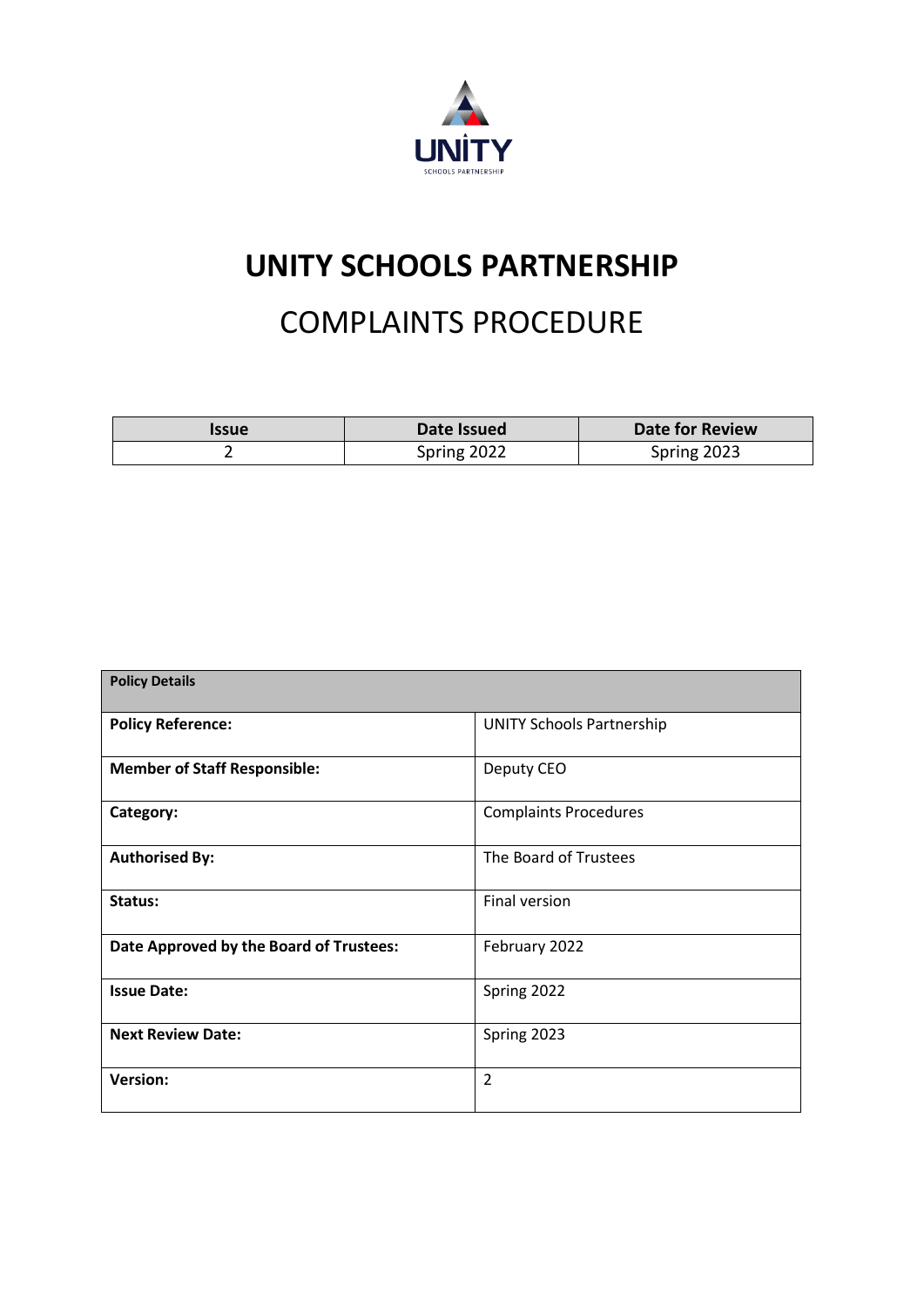#### **Complaints Procedures**

## Who can make a complaint?

This complaints procedure is not limited to parents or carers of children that are registered at any of Unity Schools Partnership schools. Any person, including members of the public, may make a complaint to Unity Schools Partnership about any provision of facilities or services that it provides. Unless complaints are dealt with under separate statutory procedures (such as appeals relating to exclusions or admissions), this complaints procedure will be used.

It is the policy of the Unity Schools Partnership ("the trust"), to treat all complaints very seriously, with proper dispatch, and where errors have been made to learn from them. Should the occasion arise, the Trust will act fairly but firmly where its provision or the conduct of its staff has been less than satisfactory.

Complaints are a valuable indicator of performance and are to be responded to in a sympathetic and consistent manner. It is vital that the complainant is kept informed of progress by the nominated person to avoid confusion and/or conflicting messages.

The complainant may withdraw the complaint at any time. Findings are to be recorded and appropriate action taken to reduce the likelihood of similar complaints in the future. In all cases, correspondence and/or records of any discussions must be documented, and a copy retained for a minimum of 10 years for future reference or query.

# Availability of the Complaints Policy & Procedures

This policy and procedure is available on request. Copies are available from any of the schools' offices and/or may be downloaded from the school or trust website.

## The difference between a concern and a complaint

A **concern**may be defined as'*an expression of worry or doubt over an issue considered to be important for which reassurances are sought'*.

A **complaint** may be defined as '*an expression of dissatisfaction however made, about actions taken or a lack of action*'.

It is in everyone's interest that concerns and complaints are resolved at the earliest possible stage. Many issues can be resolved informally, without the need to use the formal stages of the complaints procedure. Unity Schools Partnership and all of its schoolstake concerns seriously and will make every effort to resolve the matter as quickly as possible.

We understand however, that there are occasions when people would like to raise their concerns formally. In this case, the trust will attempt to resolve the issue internally, through the stages outlined within this complaints procedure.

## How to raise a concern or make a complaint

A concern or complaint can be made in person, in writing (by post or by email) or by telephone. They may also be made by a third party acting on behalf on a complainant if they have appropriate consent to do so. Where the formal procedures are to be used, the complaint should be made in writing.

Complaints against school staff (except the head teacher) should be made in the first instance, to the Head Teacher via the school office*.* Please mark them as Private and Confidential.

Complaints that involve or are about the head teacher should be addressed to the chair of governors with a copy to the trust's director of education, via the school office. Please mark them as Private and Confidential.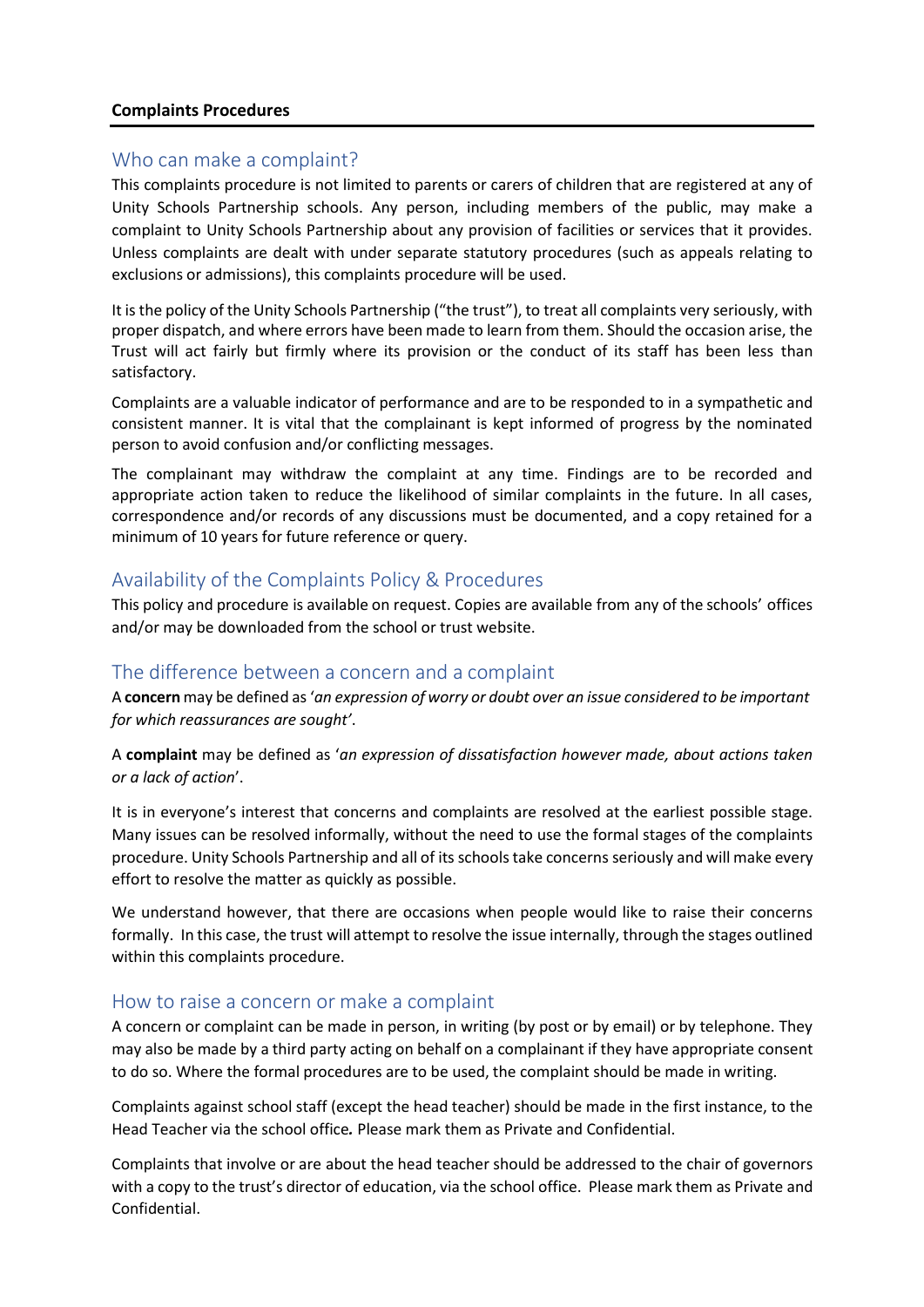Complaints about the chair of governors, any individual governor or the whole governing body should be addressed to the trust's director of education via the school office or the central trust office. Please mark them as Private and Confidential.

Complaints about the Chief Executive Officer (CEO) or a trustee of the Trust, should be addressed to Chair of Trustees, via the trust office. Please mark them as Private and Confidential.

In order that complaints can be dealt with consistently, a template complaint form is included at the end ofthis procedure (Appendix 1). If you require help in completing the form, please contact the school office. You can also ask a third-party organisation for example like the Citizens Advice to help you.

In accordance with equality law, we will consider making reasonable adjustments if required, to enable complainants to access and complete this complaints procedure. For instance, providing information in alternative formats, assisting complainants in raising a formal complaint or holding meetings in accessible locations.

Please see appendix 2 and 3 for receiving a complaint or concern and flowchart.

## Anonymous complaints

The Trust will not normally investigate anonymous complaints. However, the CEO, the head teacher, or chair of governors, if appropriate, will determine whether the complaint will be dealt with under the trust's Whistleblowing policy warrants an investigation.

#### Time scales

The complaint must be raised within three months of the incident or, where a series of associated incidents have occurred, within three months of the last of these incidents. Complaints made outside of this time frame may be considered if exceptional circumstances apply. The timescales in general apply to times during school terms.

## Complaints received outside of term time

Complaints made outside of term time will be deemed to have been received on the first school day after the holiday period.

## Persistent, trivial or serial complaints

There may be rare occasions when, despite a complaint being considered under all stages in this Complaints Policy, the complainant persists in making the same complaint to the school. There may also be rare occasions when a complainant raises unreasonable persistent complaints or raises complaints about matters which do not affect them. There may also be rare occasions when a complaint is made about a matter which is clearly so trivial that it would be a poor use of the school's resources to deal with it under the formal stages of the procedure. In all of these cases, the school reserves the right to regard the complaint as persistent or serial and to refuse to investigate further, if it appears reasonable and fair to do so (see appendix 4 for specific details). This procedure may also be used to manage unreasonable or persistent contact not directly associated with, or resulting from, formal complaints.

Where it is decided that a complaint is persistent or serial and will not be investigated, the trust will write to the complainant within 5 school days of the complaint being received to notify them of the decision. If the complainant is unhappy with the decision not to investigate a persistent or serial complaint, they may write to the chair of governors to ask for the decision to be reviewed. The chair of governors will review the decision not to investigate the complaint after considering all documentation relating to the complaint, together with the letter from the school to the complainant. The chair of governors will not investigate the complaint itself during the review. In exceptional circumstances, the chair of governors can delegate the authority for the review to the vice-chair of governors. Following due consideration (including taking advice from the director of education ortrust head of governance), the chair of governors will confirm the outcome of their review to the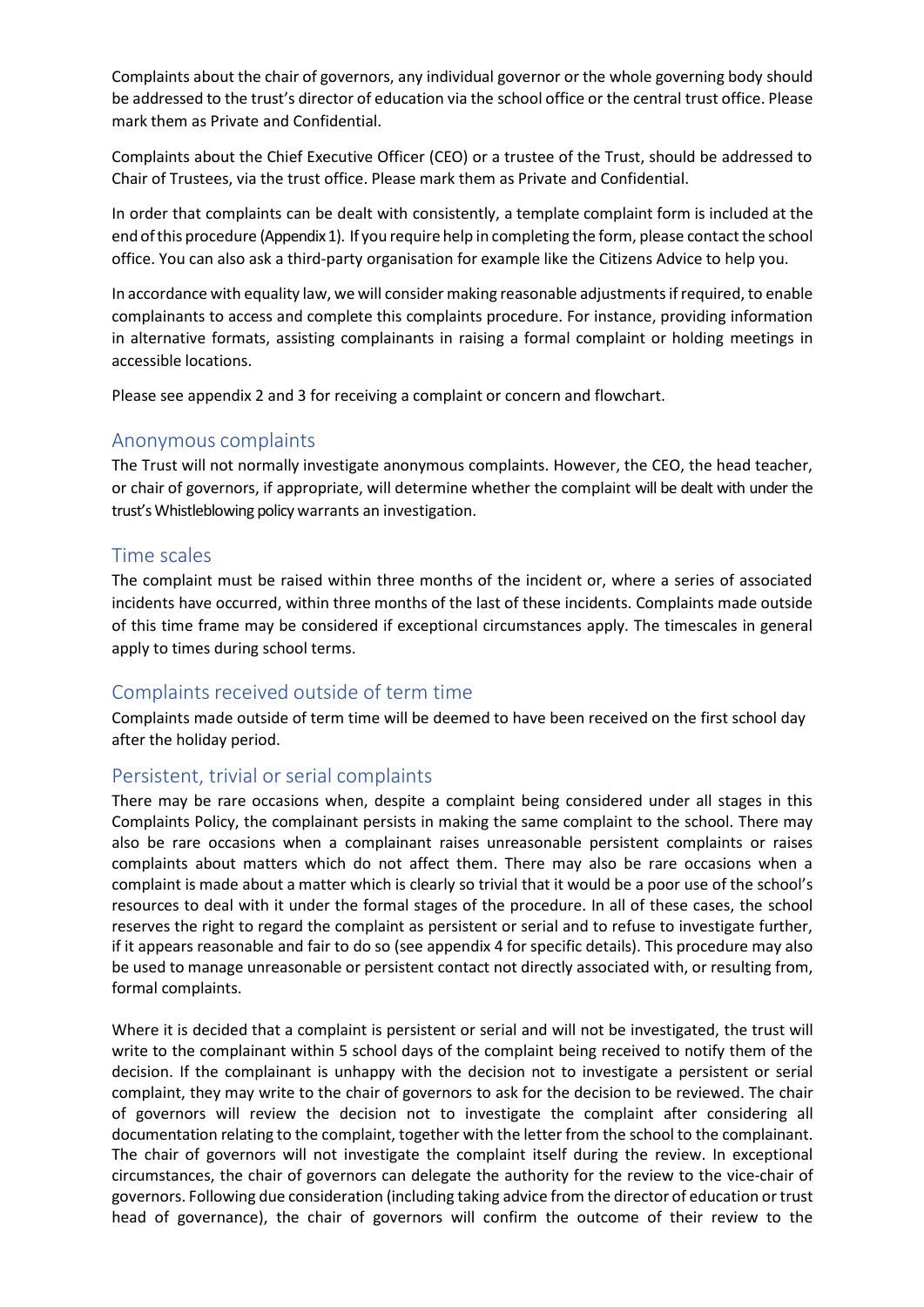complainant in writing within 10 school days after the receipt of the letter from the complainant seeking a review.

In the event that the chair of governor's review indicates that the decision not to investigate the concern or complaint should be quashed, it will be referred to the appropriate staff member to be dealt with under the procedure in this Complaints Policy in the usual way. If the chairof governor's review indicates that the decision not to investigate the concern or complaint should be upheld, the complainant may refer the concern or complaint to the Education and Skills Funding Agency using the procedure identified under the fourth stage of the formal procedure.

## Scope of this complaints procedure

This procedure covers all complaints about any provision of community facilities or services provided by the trust and its schools, other than complaints that are dealt with under other statutory procedures, including those listed below.

| <b>Exceptions</b>                 | Who to contact                                                 |  |
|-----------------------------------|----------------------------------------------------------------|--|
| Admissions to schools             | Concerns about admissions should be handled through a          |  |
|                                   | separate process - either through the appeals process or via   |  |
|                                   | the local authority.                                           |  |
| Matters likely to require a Child | Complaints about child protection matters are handled under    |  |
| Protection Investigation          | our child protection and safeguarding policy and in            |  |
|                                   | accordance with relevant statutory guidance.                   |  |
|                                   | If you have serious concerns, you may wish to contact the      |  |
|                                   | local authority designated officer (LADO) who has local        |  |
|                                   | responsibility for safeguarding or the Multi-Agency            |  |
|                                   | Safeguarding Hub (MASH).                                       |  |
| Exclusion of children from        | Schools' behaviour policies explain how parents may raise      |  |
| school*                           | concerns about exclusions.                                     |  |
|                                   | *complaints about the application of the behaviour policy can  |  |
|                                   | be made through the school's complaints procedure. Please      |  |
|                                   | refer to the schools' behaviour policy.                        |  |
|                                   |                                                                |  |
| Whistleblowing                    | The trust has an internal whistleblowing procedure for all our |  |
|                                   | employees, including temporary staff and contractors.          |  |
|                                   | Volunteers who have concerns about one of our schools          |  |
|                                   | should complain through the school's complaints procedure.     |  |
| Staff grievances                  | Complaints from staff will be dealt with under the trust's     |  |
|                                   | internal grievance procedures.                                 |  |
| <b>Staff conduct</b>              | Complainants will not be informed of any disciplinary action   |  |
|                                   | taken against a staff member as a result of a complaint.       |  |
|                                   | However, the complainant will be notified that the matter is   |  |
|                                   | being addressed.                                               |  |
|                                   |                                                                |  |

If other bodies are investigating aspects of the complaint, for example the police, local authority (LA) safeguarding teams or tribunals, this may impact on the trust's ability to adhere to the timescales within this procedure or result in the procedure being suspended until those public bodies have completed their investigations. If this happens, you will be informed of a proposed new timescale.

If a complainant commences legal action against the trust in relation to their complaint, the trust will consider whether to suspend the complaints procedure until those legal proceedings have concluded.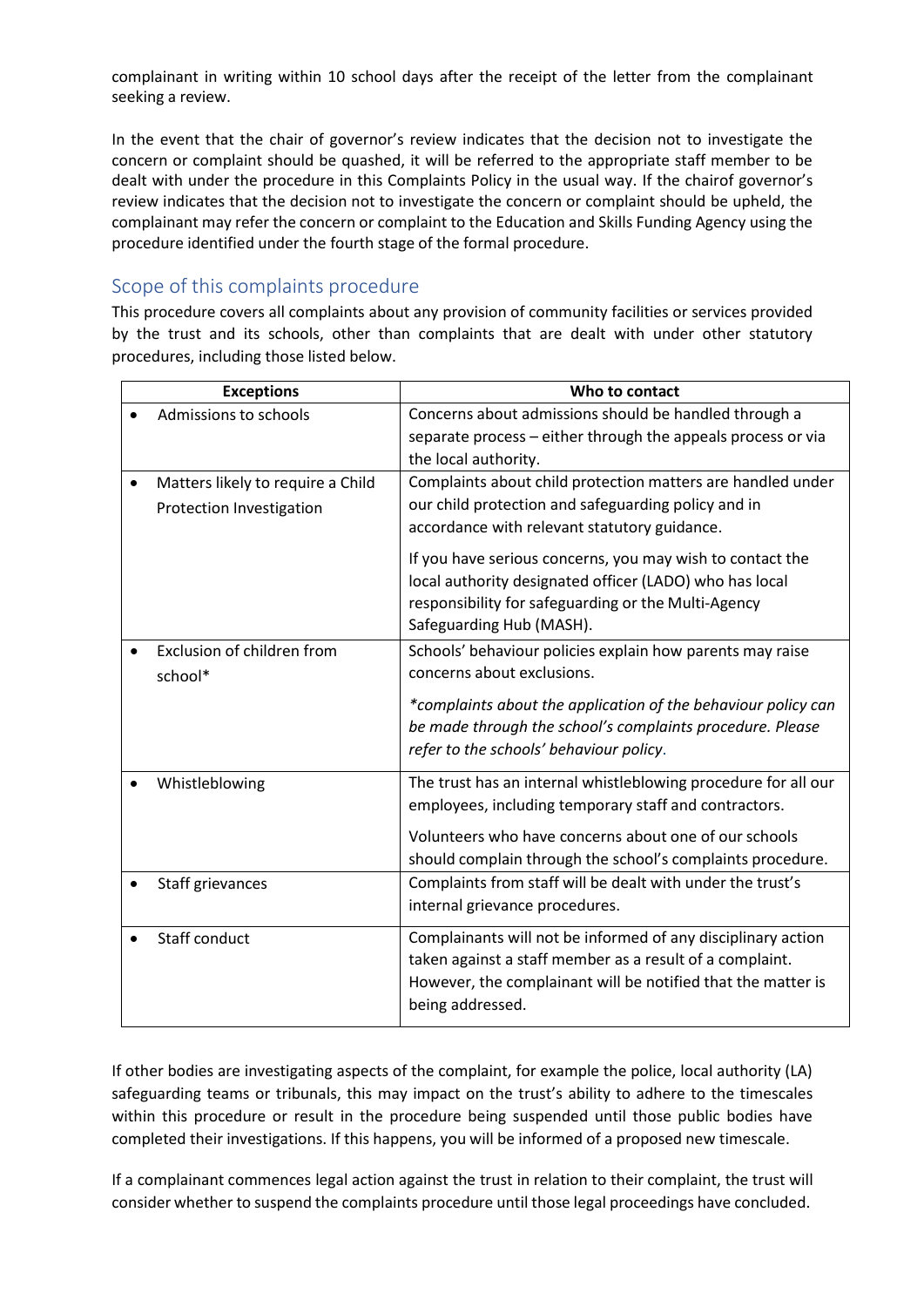## Resolving complaints

At each stage in the procedure the trust wants to resolve the complaint. If appropriate, the trust will acknowledge that the complaint is upheld in whole or in part. In addition, we may offer one or more of the following:

- $\triangle$  an explanation
- an admission that the situation could have been handled differently or better
- **A** an assurance that we will try to ensure the event complained of will not recur
- **A** an explanation of the steps that have been or will be taken to help ensure that it will not happen again and an indication of the timescales within which any changes will be made
- **A** an undertaking to review school policies in light of the complaint
- $\triangle$  an apology.

Each complaint will be considered individually based on the context and content of the complaint and not with reference to the handling or outcomes of previous complaints.

## Withdrawal of a complaint

If a complainant wants to withdraw their complaint, we will ask them to confirm this in writing.

## Stage 1 – Informal resolution

It is to be hoped that most concerns can be expressed and resolved on an informal basis.

Concerns should be raised with either the class teacher, head of year / subject head or head teacher. Complainants should not approach individual governors to raise concerns or complaints. They have no power to act on an individual basis and it may also prevent them from considering complaints at Stage 3 of the procedure.

At the conclusion of their investigation, the appropriate person investigating the complaint will provide an informal written response, unless there are exceptional circumstances, within 10 school days of the date of receipt of the complaint.

If the issue remains unresolved, the next step is to make a formal complaint.

## Stage 2 – Formal procedure

Formal complaints must be made to the headteacher (unless they are about the headteacher), via the school office. This may be done in person and in writing (preferably on the Complaint Form).

The head teacher will record the date the complaint is received and will acknowledge receipt of the complaint in writing (either by letter or email) within 5 school days.

Within this response, the headteacher will seek to clarify the nature of the complaint, ask what remains unresolved and what outcome the complainant would like to see. The headteacher can consider whether a face to face meeting is the most appropriate way of doing this.

*Note: The headteacher may delegate the investigation to another member of the school's senior leadership team but not the decision to be taken.*

During the investigation, the headteacher (or investigator) will:

- if necessary, interview those involved in the matter and/or those complained of, allowing them to be accompanied if they wish
- keep a written record of any meetings/interviews in relation to their investigation.

At the conclusion of their investigation, the headteacher will provide a formal written response within 10 school days of the date of receipt of the complaint.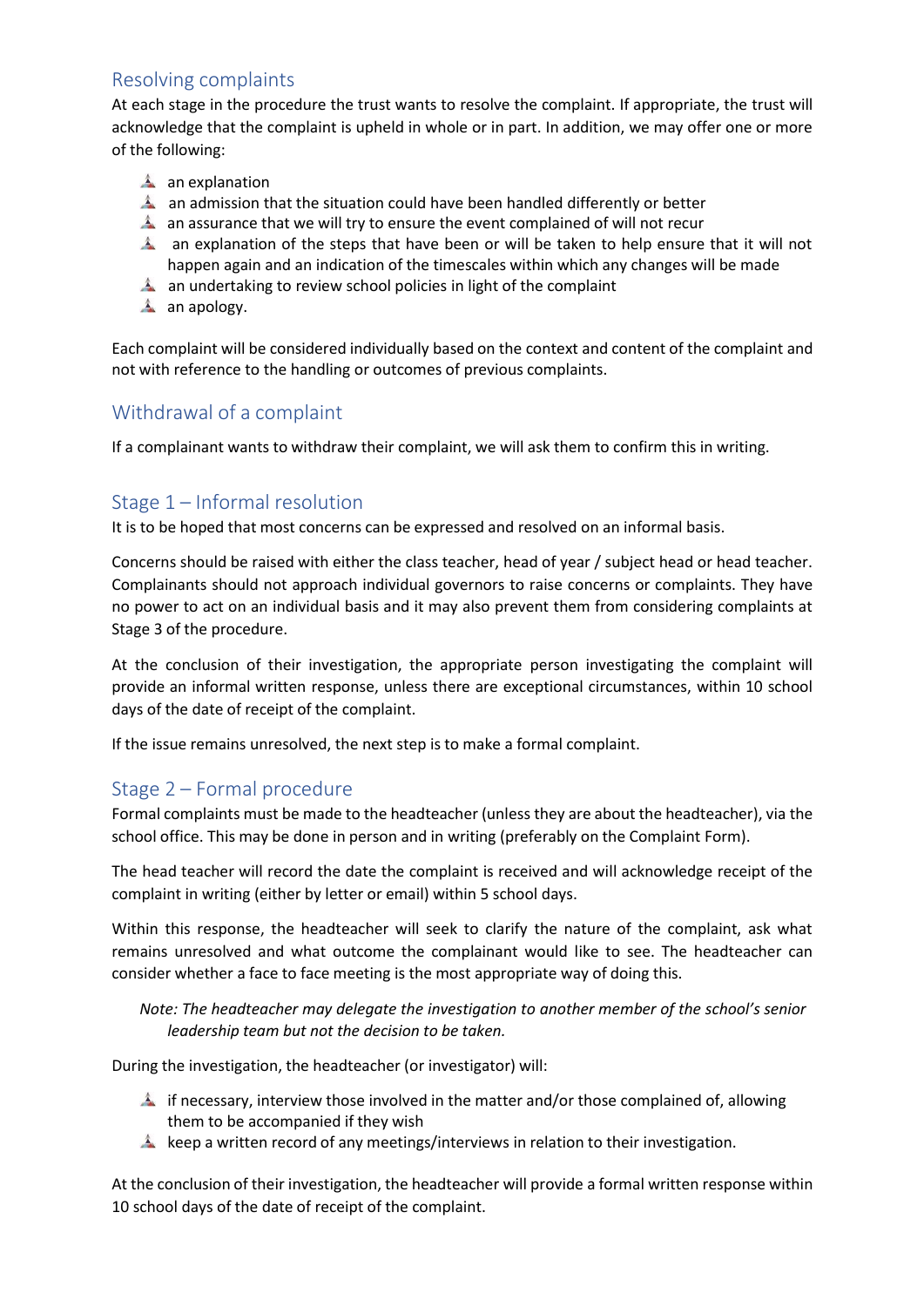If the headteacher is unable to meet this deadline, they will provide the complainant with an update and revised response date.

The response will detail any actions taken to investigate the complaint and provide a full explanation of the decision made and the reason(s) for it. Where appropriate, it will include details of actions the trust will take to resolve the complaint.

The headteacher will advise the complainant of how to escalate their complaint should they remain dissatisfied with the outcome of Stage 2.

If the complaint is about the headteacher, or a member of the governing body (including the chair or vice-chair), either the trust director of education or a suitably skilled governor will be appointed by the trust to complete all the actions at Stage 2.

Complaints about the headteacher or member of the governing body must be made to the director of education or the CEO of the trust, via the school office.

If the complaint is:

- **jointly about the chair and vice chair**
- $\triangle$  the entire governing body or
- $\triangle$  the majority of the governing body

## Stage 3 – Panel Hearing

If the complainant is dissatisfied with the outcome at Stage 2 and wishes to take the matter further, they can escalate the complaint to Stage 3 – a panel hearing consisting of at least three people who were not directly involved in the matters detailed in the complaint with one panel member who is independent of the management and running of the school. This is the final stage of the complaints procedure.

A request to escalate to Stage 3 must be made to the Head of Governance (or in their absence Director of HR or Deputy CEO), via the trust office or school office, within 10 school days of receipt of the Stage 2 response. A nominated person in school will be appointed to liaise with the complainant and they will record the date the complaint is received and acknowledge receipt of the complaint in writing (either by letter or email) within 2 school days. They will ensure the Head of Governance (Deputy CEO of Head of HR as appropriate) and the Trust Secretary are notified so that the panel can be arranged.

The trust works with Schools' Choice to co-ordinate and clerk the stage 3 Hearings Panel. Schools Choice will write to the complainant to inform them of the date of the meeting. They will aim to convene a meeting within 10 school days of receipt of the Stage 2 request. If this is not possible, Schools' Choice will provide an anticipated date and keep the complainant informed.

If the complainant rejects the offer of three proposed dates, without good reason, the Schools' Choice in conjunction with the Trust will decide when to hold the meeting. It will then proceed in the complainant's absence on the basis of written submissions from both parties.

If the complaint is:

- $\triangle$  jointly about the chair and vice chair
- $\triangle$  the entire governing body or
- $\triangle$  the majority of the governing body

Stage 3 will be heard by the CEO and two independent panel members.

A complainant may bring someone along to the panel meeting to provide support. This can be a relative or friend. Generally, it is not encouraged that either party to bring legal representatives to the committee meeting.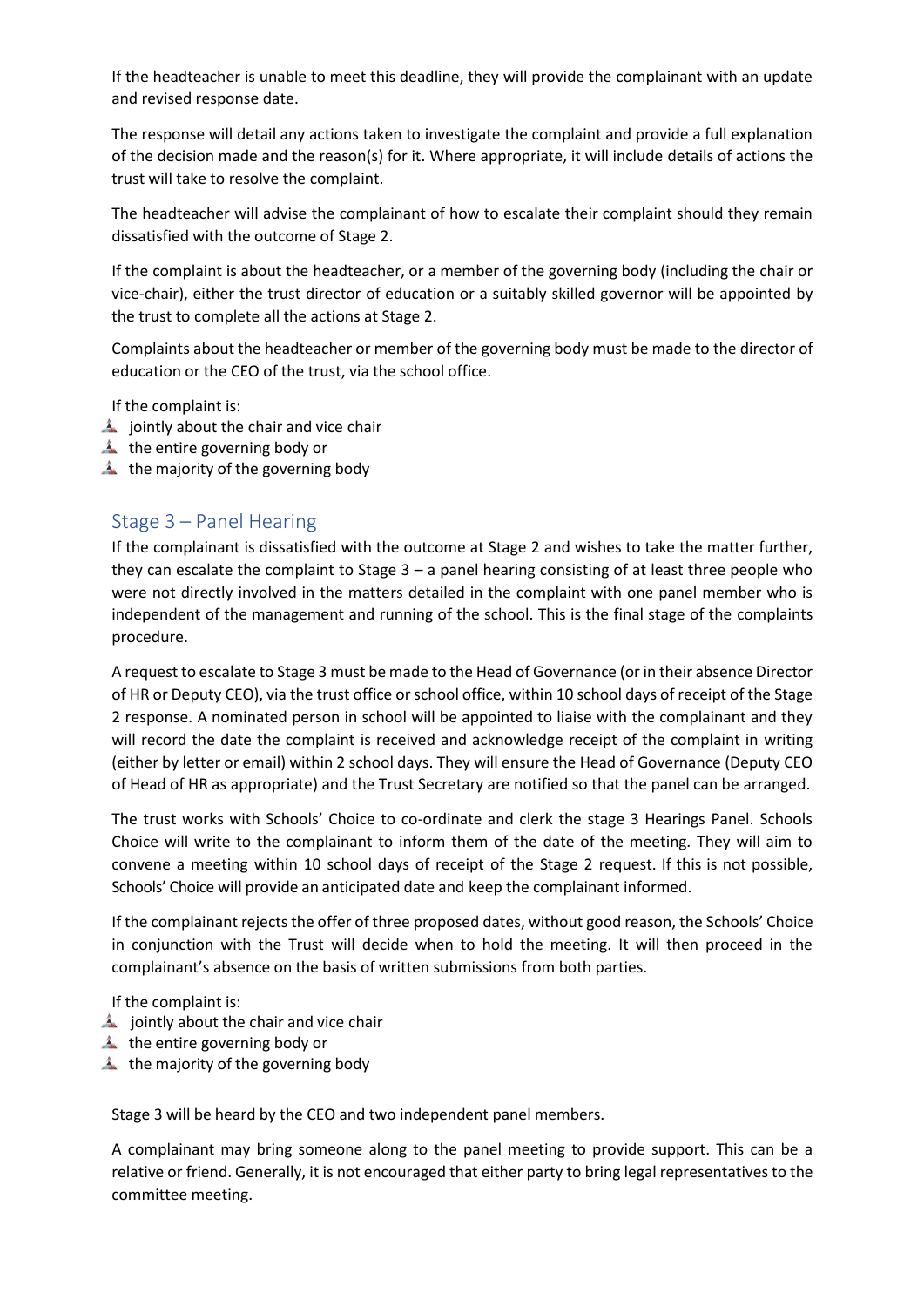For instance, if a school employee is called as a witness in a complaint meeting, they may wish to be supported by union and/or legal representation.

*Note: Complaints about staff conduct are treated as complaints about the school. Any individual responsibility will not generally be handled under this complaints procedure. Complainants will be advised that any staff conduct complaints will be considered under (Human Resources) staff disciplinary procedures, if appropriate, but outcomes will not be shared with them.*

Representatives from the media are not permitted to attend. At least 5 school days before the meeting, Schools' Choice will:

- confirm and notify the complainant of the date, time and venue of the meeting, ensuring that, if the complainant is invited, the dates are convenient to all parties and that the venue and proceedings are accessible
- **A** request copies of any further written material to be submitted to the panel at least 5 school days before the meeting.

Any written material will be circulated to all parties at least 5 school days before the date of the meeting. The panel will not normally accept, as evidence, recordings of conversations that were obtained covertly and without the informed consent of all parties being recorded.

The panel will also not review any new complaints at this stage or consider evidence unrelated to the initial complaint to be included. New complaints must be dealt with from Stage 1 of the procedure.

The meeting will be held in private. Electronic recordings of meetings or conversations are not normally permitted unless a complainant's own disability or special needs require it. Prior knowledge and consent of all parties attending must be sought before meetings or conversations take place. Consent will be recorded in any minutes taken.

The committee will consider the complaint and all the evidence presented. The committee can:

- **A** uphold the complaint in whole or in part
- dismiss the complaint in whole or in part.

If the complaint is upheld in whole or in part, the committee will:

- $\triangle$  decide on or recommend the appropriate action to be taken to resolve the complaint
- where appropriate, recommend changes to the school's systems or procedures to prevent similar issues in the future.

The chair of the panel will provide the complainant the respondent and CEO with a full explanation of their decision and the reason(s) for it, in writing, within 5 school days.

The letter will include details of how to contact the Education and Skills Funding Agency (ESFA) if the complainant is dissatisfied with the way their complaint has been handled.

The response will detail any actions taken to investigate the complaint and provide a full explanation of the decision made and the reason(s) for it. Where appropriate, it will include details of actions the school or trust will take to resolve the complaint.

The panel will ensure that those findings and recommendations are sent by electronic mail or otherwise given to the complainant and, where relevant, the person complained about. Furthermore, they will be available for inspection on the school premises by the trust and the head teacher.

A written record will be kept of all complaints, and of whether they are resolved at the preliminary stage or proceed to a panel hearing.

## Complaints about the Central Team, CEO or Trustee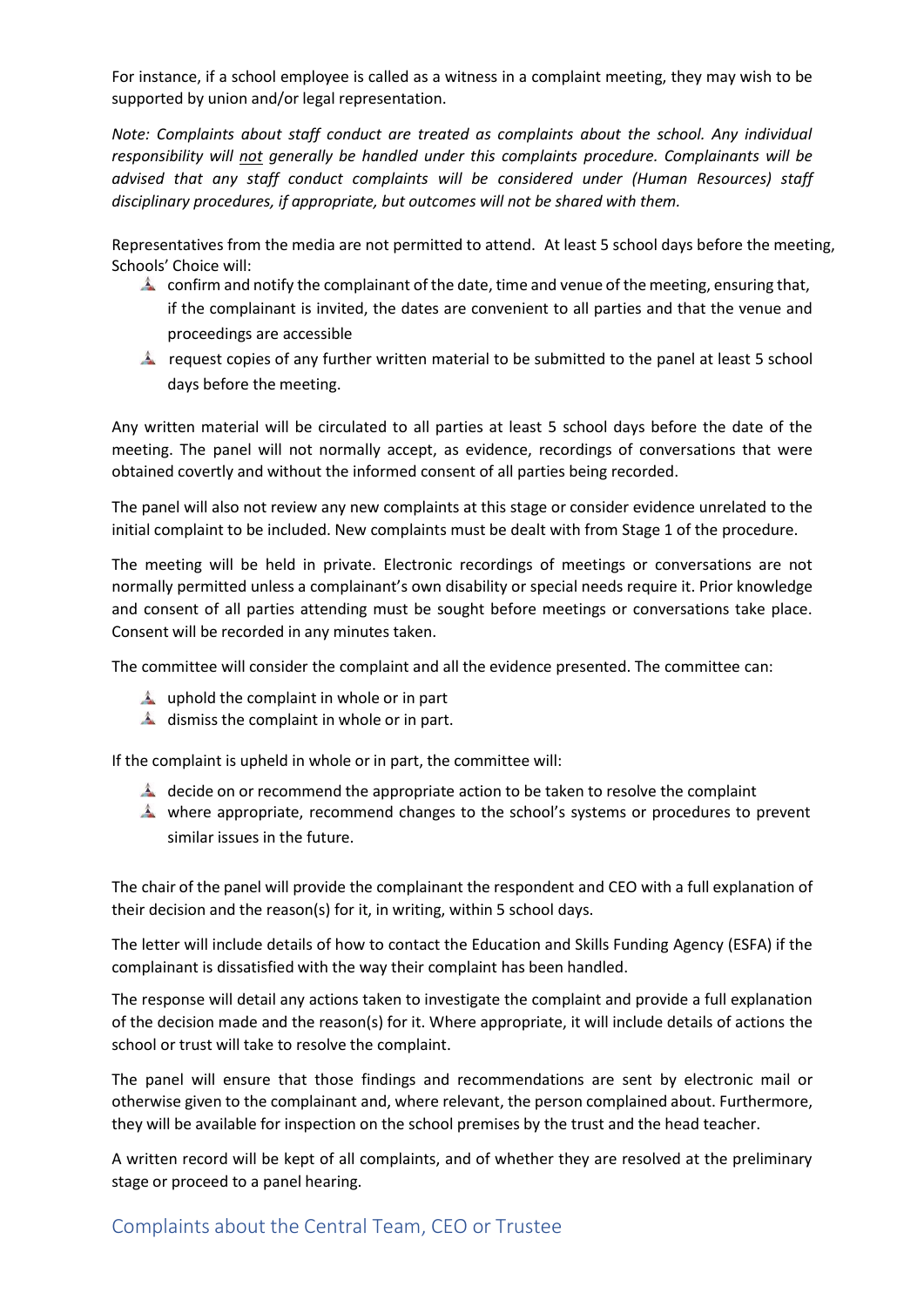If a complaint is about a member of the central team, CEO or trustee, then the complaint should be sent to the Deputy CEO or CEO to be investigated.

The CEO (unless the complaint is about the CEO) will write to the complainant acknowledging the complaint within 5 school days of the date that the written request was received. The acknowledgement will confirm that the complaint will nowbe investigated under Stage 1 of this Complaints Policy and will confirm the date for providing a response to the complainant.

Following the investigation, the CEO will write to the complainant confirming the outcome within 10 school days of the date that the letter was received. If this time limit cannot be met, the CEO will write to the Complainant within 5 school days of the date that the letter was received**,** explaining the reason for the delay, and providing a revised date.

If the complaint concerns the CEO or a trustee, the complaint should be investigated by a trustee selected by the chair of the trust board. If a formal complaint form is received about the Chair, the complaint will be referred to the vice chair for investigation

NB. Where the Chair of the Trust Board has investigated the complaint, they will write the letter of *outcome to the Complainant and provide a copy to the CEO.*

If the complainant is not satisfied with the outcome of the previous stage, the complainant should write to the clerk to the trust board asking for the complaint to be heard before a complaint Panel, within 5 school days.

The clerk will record the date the complaint is received and acknowledge receipt of the complaint in writing (either by letter or email) within 5 school days.

Requests received outside of this time frame will only be considered if exceptional circumstances apply.

The clerk will write to the complainant to inform them of the date of the meeting. They will aim to convene a meeting within 10 school days of receipt of the Stage 2 request. If this is not possible, the clerk will provide an anticipated date and keep the complainant informed.

If the complainant rejects the offer of three proposed dates, without good reason, the clerk will decide when to hold the meeting. It will then proceed in the complainant's absence on the basis of written submissions from both parties.

If the complaint is:

- $\triangle$  jointly about the chair and Vice chair
- $\triangle$  the entire trust board or
- **the majority of the trust board**

Stage 3 will be heard by the chair and two independent panel members.

The Complaint Panel will consist of three members. None of the three members of the Complaint Panel will have been involved in the incidents or events which led to the complaint, or have been involved in dealing with the complaint in the previous stages, of have any detailed prior knowledge of the complaint.

One of the Complaint Panel members will be independent of the management and running of the academy trust. This means that the independent Complaint Panel member will not be a trustee or an employee of the trust.

A complainant may bring someone along to the panel meeting to provide support. This can be a relative or friend. Generally, it is not encouraged that either party to bring legal representatives to the committee meeting.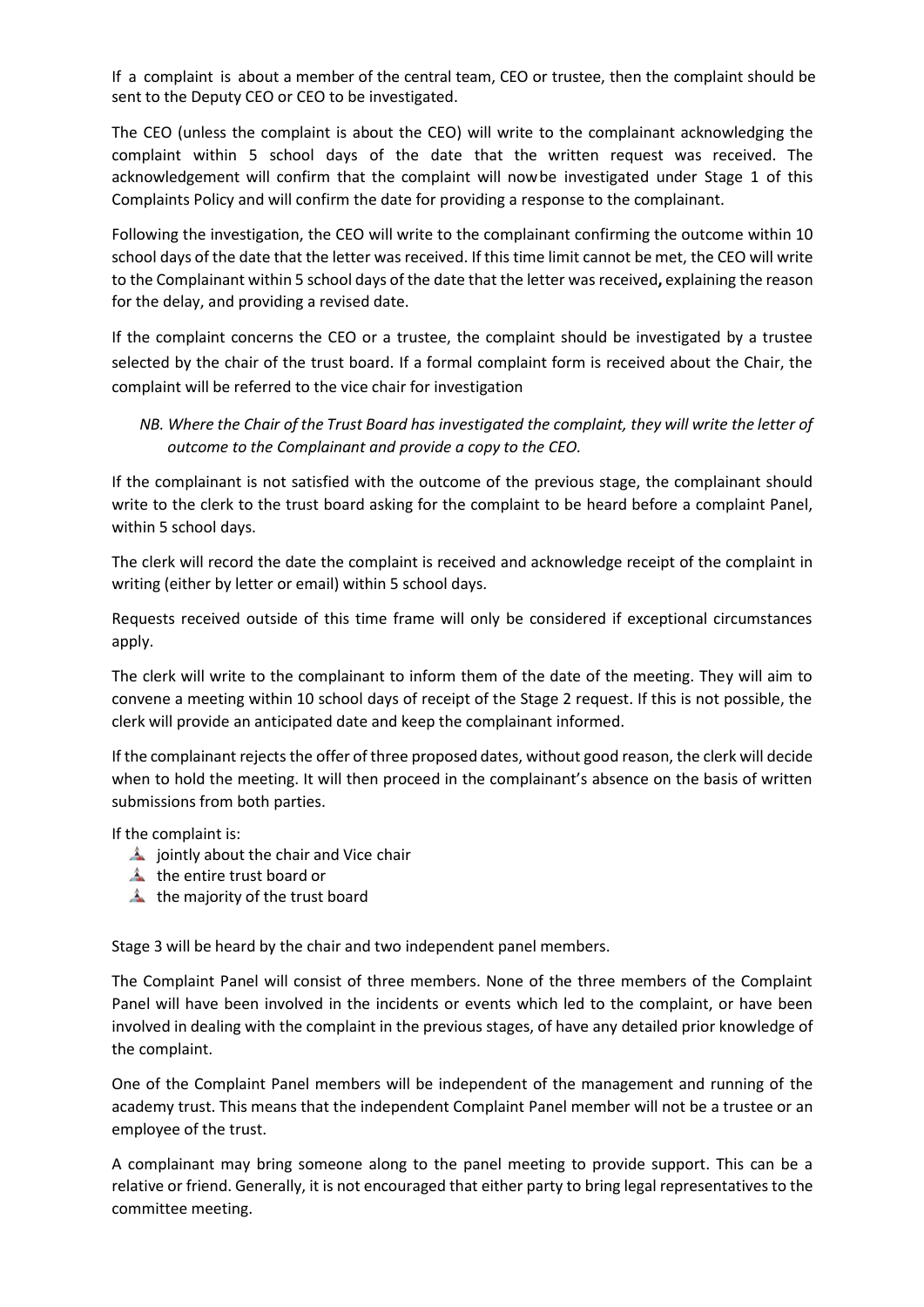For instance, if a trust employee is called as a witness in a complaint meeting, they may wish to be supported by a union representative.

*Note: Complaints about staff conduct are treated as complaints about the trust. Any individual responsibility will not generally be handled under this complaints procedure. Complainants will be advised that any staff conduct complaints will be considered under staff disciplinary procedures, if appropriate, but outcomes will not be shared with them.*

Representatives from the media are not permitted to attend.

At least 5 school days before the meeting, the clerk will:

- $\triangle$  confirm and notify the complainant of the date, time and venue of the meeting, ensuring that, if the complainant is invited, the dates are convenient to all parties and that the venue and proceedings are accessible
- request copies of any further written material to be submitted to the committee at least 3 school days before the meeting.

Any written material will be circulated to all parties at least 3 school days before the date of the meeting. The committee will not normally accept, as evidence, recordings of conversations that were obtained covertly and without the informed consent of all parties being recorded.

The committee will also not review any new complaints at this stage or consider evidence unrelated to the initial complaint to be included. New complaints must be dealt with from Stage 1 of the procedure.

The meeting will be held in private. Electronic recordings of meetings or conversations are not normally permitted and if a complainant's own disability or special needs requires reasonable adjustments advise should be sought from the director of HR. Prior knowledge and consent of all parties attending must be sought before meetings or conversations take place.Consent will be recorded in any minutes taken.

The committee will consider the complaint and all the evidence presented. The committee can:

- **4** uphold the complaint in whole or in part
- dismiss the complaint in whole or in part.

If the complaint is upheld in whole or in part, the committee will:

- $\triangle$  decide on the appropriate action to be taken to resolve the complaint
- where appropriate, recommend changes to the school's systems or procedures to prevent similar issues in the future.

The chair of the committee will provide the complainant and trust with a full explanation of theirdecision and the reason(s) for it, in writing, within 5 school days.

The letter to the complainant will include details of how to contact the Education and Skills Funding Agency (ESFA) if they are dissatisfied with the way their complaint has been handled by UnitySP.

The response will detail any actions taken to investigate the complaint and provide a full explanation of the decision made and the reason(s) for it. Where appropriate, it will include details of actions UnitySP will take to resolve the complaint.

The panel will ensure that those findings and recommendations are sent by electronic mail or otherwise given to the complainant and, where relevant, the person complained about. Furthermore, they will be available for inspection by the proprietor and the head teacher.

A written record will be kept of all complaints, and of whether they are resolved at the preliminary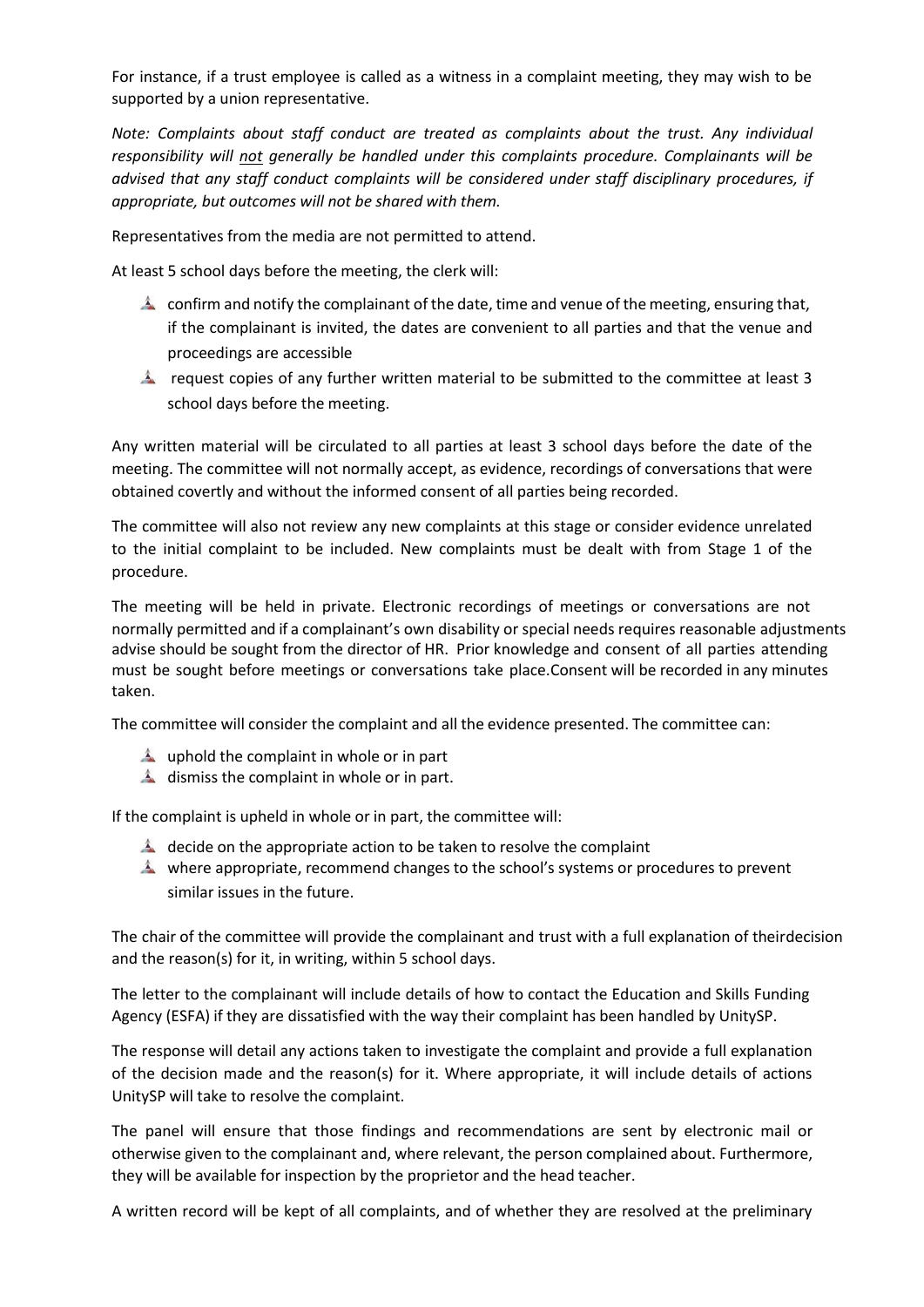stage or proceed to a panel hearing.

#### Next Steps

If the complainant believes the school / trust did not handle their complaint in accordance with the published complaints procedure or they acted unlawfully or unreasonably in the exercise of their duties under education law, they can contact the ESFA after they have completed Stage 3.

The ESFA will not normally reinvestigate the substance of complaints or overturn any decisions made by UnitySP. They will consider whether any of the trust's schools have adhered to education legislation and any statutory policies connected with the complaint and whether they have followed [Part](http://www.legislation.gov.uk/uksi/2010/1997/schedule/1/made) 7 of the Education (Independent School [Standards\) Regulations 2014](http://www.legislation.gov.uk/uksi/2010/1997/schedule/1/made).

The complainant can refer their complaint to the ESFA online at: [www.education.gov.uk/contactus](http://www.education.gov.uk/contactus), by telephone on: 0370 000 2288 or by writing to:

Academy Complaints and Customer Insight Unit Education and Skills Funding Agency Cheylesmore House 5 Quinton Road Coventry CV1 2WT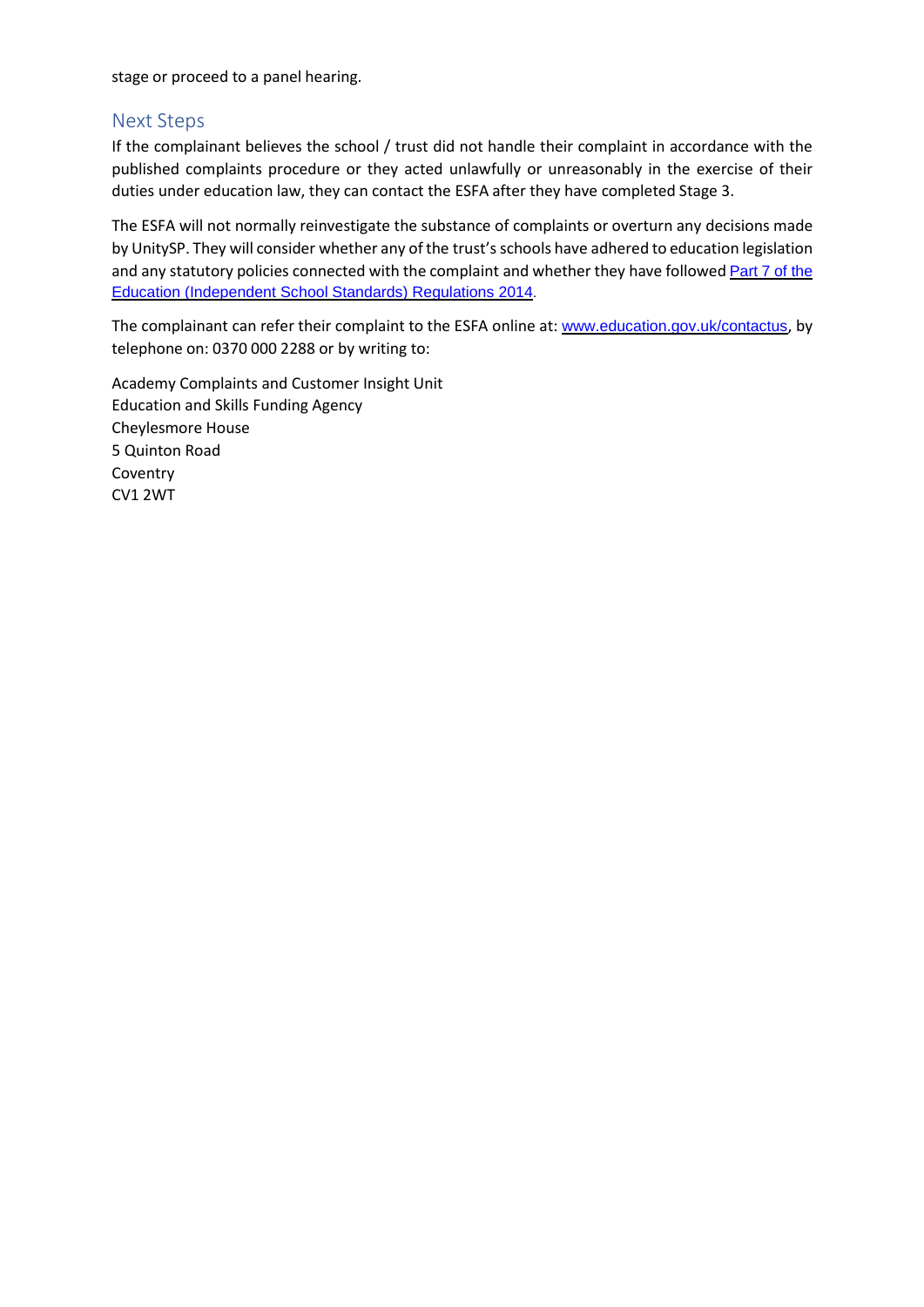#### **APPENDIX 1**

## **Unity Schools Partnership Complaints Form**

## **Please complete and return to the staff member (or headteacher) who will acknowledge receipt and explain what action will be taken.**

| <b>School name:</b>                 |                                                                                                                                                                 |  |  |  |
|-------------------------------------|-----------------------------------------------------------------------------------------------------------------------------------------------------------------|--|--|--|
| Your name:                          |                                                                                                                                                                 |  |  |  |
| <b>Pupil's name:</b>                |                                                                                                                                                                 |  |  |  |
| Your relationship to the<br>pupil:  |                                                                                                                                                                 |  |  |  |
| <b>Address:</b>                     |                                                                                                                                                                 |  |  |  |
|                                     |                                                                                                                                                                 |  |  |  |
|                                     |                                                                                                                                                                 |  |  |  |
| Postcode:<br>Day time telephone     |                                                                                                                                                                 |  |  |  |
| number:                             |                                                                                                                                                                 |  |  |  |
| <b>Evening telephone</b><br>number: |                                                                                                                                                                 |  |  |  |
| <b>Email address:</b>               |                                                                                                                                                                 |  |  |  |
| school about it.                    | Please give details of your complaint, including whether you have spoken to anybody at the<br>What actions do you feel might resolve the problem at this stage? |  |  |  |
|                                     |                                                                                                                                                                 |  |  |  |
|                                     |                                                                                                                                                                 |  |  |  |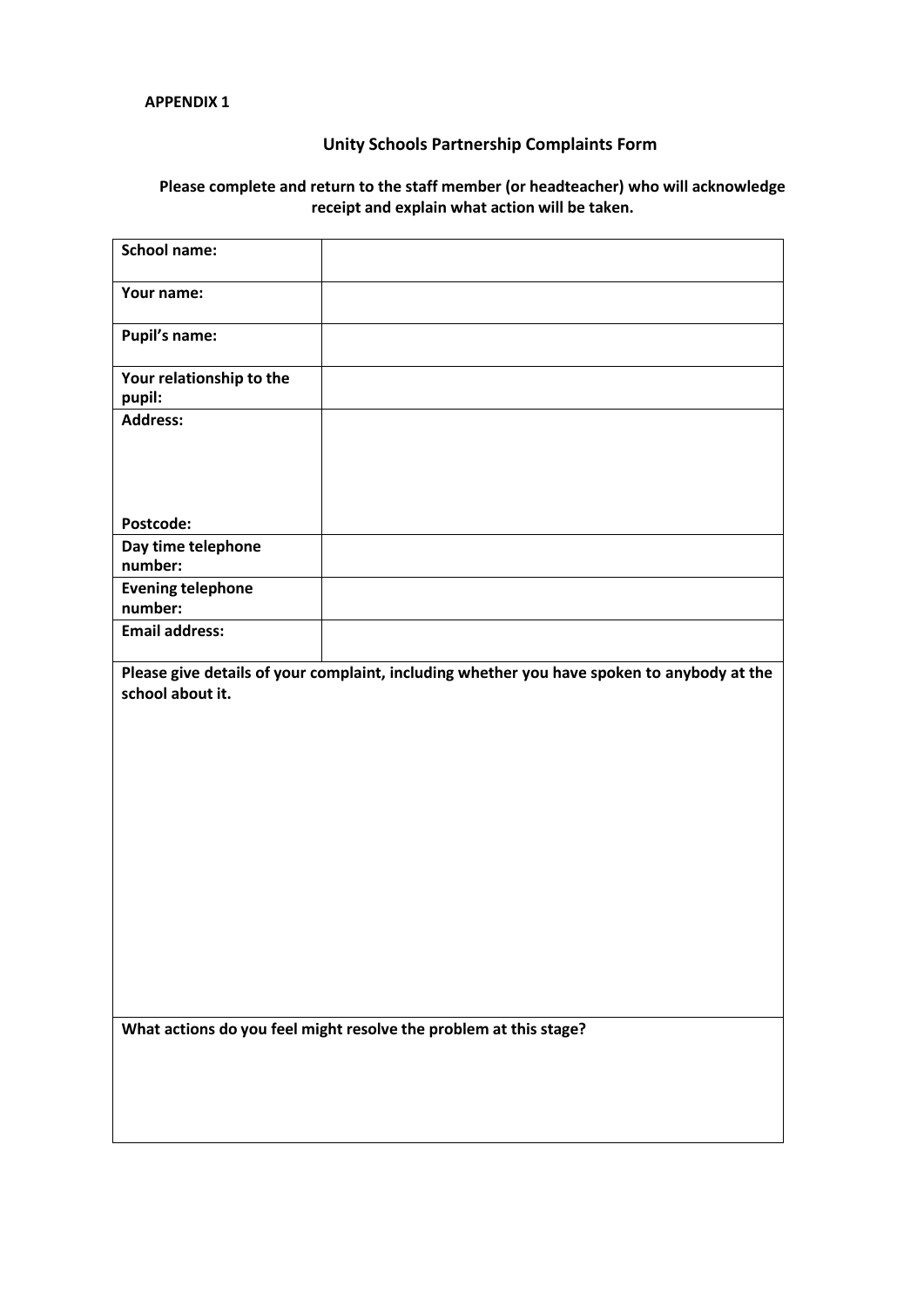| Are you attaching any paperwork? If so, please give details. |
|--------------------------------------------------------------|
|                                                              |
|                                                              |
|                                                              |
|                                                              |
| Signature:                                                   |
|                                                              |
| Date:                                                        |
|                                                              |
| <b>Official use</b>                                          |
| Date acknowledgement sent:                                   |
| By who:                                                      |
|                                                              |
| <b>Complaint referred to:</b>                                |
|                                                              |
| Date:                                                        |
|                                                              |

Department for Education - If a complainant feels that the school has or is proposing to act unreasonably, or has failed to discharge a duty under certain legislation they can contact the Department for Education via the following link: Contact [the Department](https://form.education.gov.uk/fillform.php?self=1&form_id=cCCNJ1xSfBE&type=form&ShowMsg=1&form_name=Contact%2Bthe%2BDepartment%2Bfor%2BEducation&noRegister=false&ret=%2Fmodule%2Fservices&noLoginPrompt=1) for Education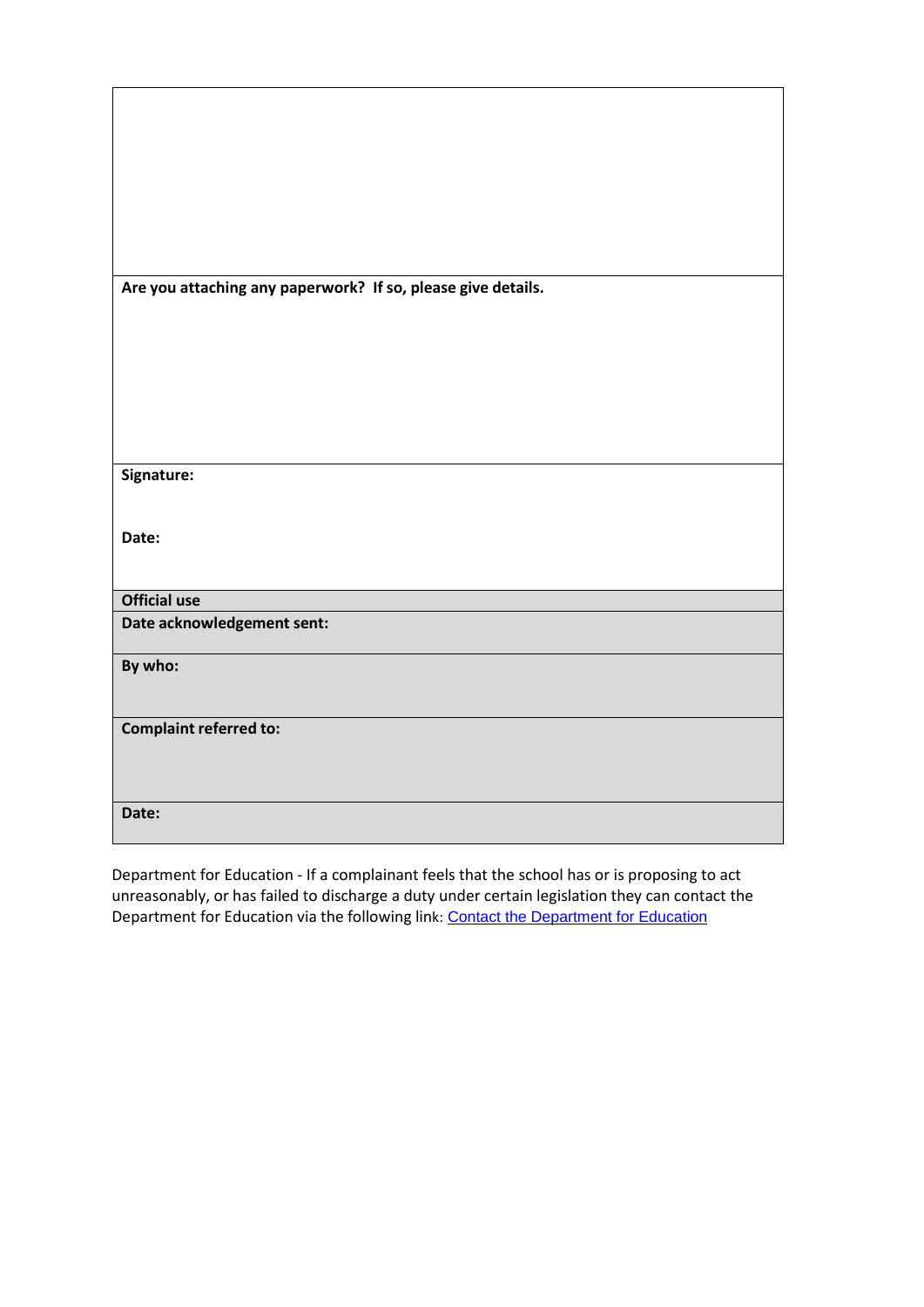#### **APPENDIX 2**

#### Receiving a concern or complaint

For clarity, this guidance relates to complaints received from parents, the community or anyone external to the organisation. Staff complaints will be dealt with under the grievance, disciplinary or whistleblowing policies.

| <b>Complaint about:</b>                 | <b>Stage 1. Informal Resolution</b><br>Submit to                                                                                             | If not resolved under stage 1<br>informal resolution: Stage 2 formal<br>complaint responded by                                                                                                           | If not resolved under stage 2<br>formal complaint: Stage 3<br>panel hearing, submitted to | <b>Stage 3 panel hearing</b><br>heard by                                                                                                     |
|-----------------------------------------|----------------------------------------------------------------------------------------------------------------------------------------------|----------------------------------------------------------------------------------------------------------------------------------------------------------------------------------------------------------|-------------------------------------------------------------------------------------------|----------------------------------------------------------------------------------------------------------------------------------------------|
| School based concern                    | Class teacher, subject head, head<br>of year, line manager or<br>Headteacher                                                                 | Headteacher<br>Headteacher to contact and provide a<br>copy to the Director of Education to<br>support process.<br>Added to complaint log with Trust<br>Secretary                                        | Head of Governance, Deputy<br>CEO or Director of HR                                       | Three people not previously<br>involved, including one<br>person independent to the<br>day to day management and<br>running of the school    |
| Member of school staff                  | Headteacher                                                                                                                                  | Headteacher<br>Headteacher to contact and provide a<br>copy to the Director of Education to<br>support process.<br>Added to complaint log with Trust<br>Secretary                                        | Head of Governance, Deputy<br>CEO or Director of HR                                       | Three people not previously<br>involved, including one<br>person independent to the<br>day to day management and<br>running of the school    |
|                                         |                                                                                                                                              |                                                                                                                                                                                                          |                                                                                           |                                                                                                                                              |
| Headteacher                             | Chair of Governors and then the<br>Chair of Governors will contact and<br>provide a copy to the Director of<br>Education to support process. | Director of Education<br>Or<br>Suitably skilled governor supported<br>by the Director of Education with<br>support from Head of Governance<br>Added and tracked on complaint log<br>with Trust Secretary | Head of Governance, Deputy<br>CEO or Director of HR                                       | Three governors not<br>previously involved, including<br>one person independent to<br>the day to day management<br>and running of the school |
|                                         |                                                                                                                                              |                                                                                                                                                                                                          |                                                                                           |                                                                                                                                              |
| Governor or Chair of<br>Governors       | <b>Director of Education</b>                                                                                                                 | Director of Education with support<br>from Head of Governance<br>Added and tracked on complaint log<br>with Trust Secretary                                                                              | Head of Governance, Deputy<br>CEO or Director of HR                                       | CEO and two independent<br>panel members                                                                                                     |
|                                         |                                                                                                                                              |                                                                                                                                                                                                          |                                                                                           |                                                                                                                                              |
| Central Team /<br><b>Executive Team</b> | Deputy CEO or CEO<br>[CEO if regarding Deputy CEO]                                                                                           | Deputy CEO or CEO<br>Added and tracked on complaint log<br>with Trust Secretary                                                                                                                          | <b>Nominated Trustee</b><br>Or<br>Clerk to the Trust Board                                | Nominated Trustee and two<br>independent panel members                                                                                       |
|                                         |                                                                                                                                              |                                                                                                                                                                                                          |                                                                                           | Chair of Trustees and two                                                                                                                    |
| CEO or Trustee                          | <b>Chair of Trustees</b>                                                                                                                     | <b>Nominated Trustee</b><br>Added and tracked on complaint log<br>with Trust Secretary                                                                                                                   | Clerk to the Trust Board                                                                  | independent panel members                                                                                                                    |

*For exemptions please see the scope section i.e. admissions, involving child protection, exclusions, whistleblowing, staff grievance and staff conduct.*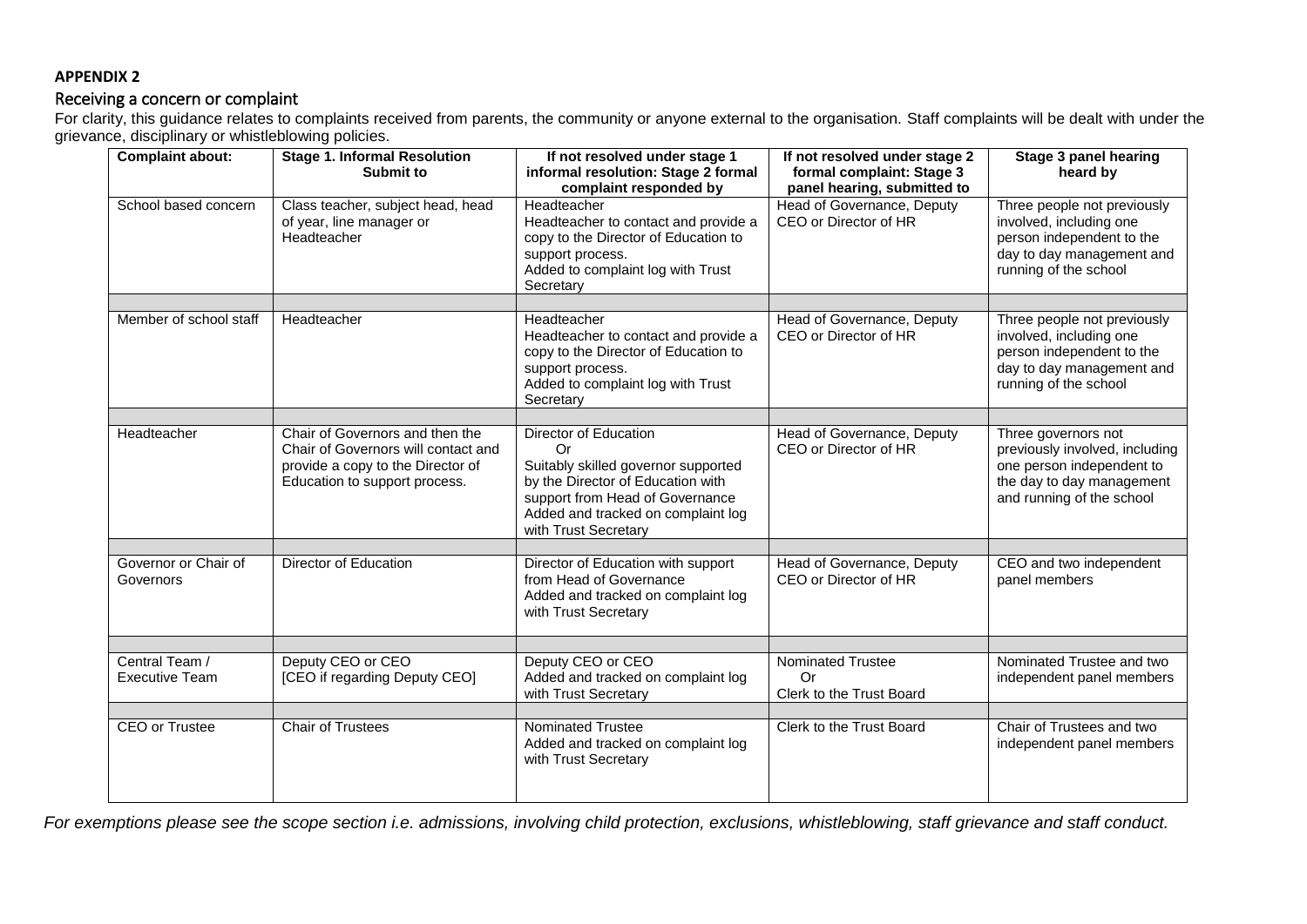## **APPENDIX 3 PARENTAL COMPLAINT FLOWCHART**

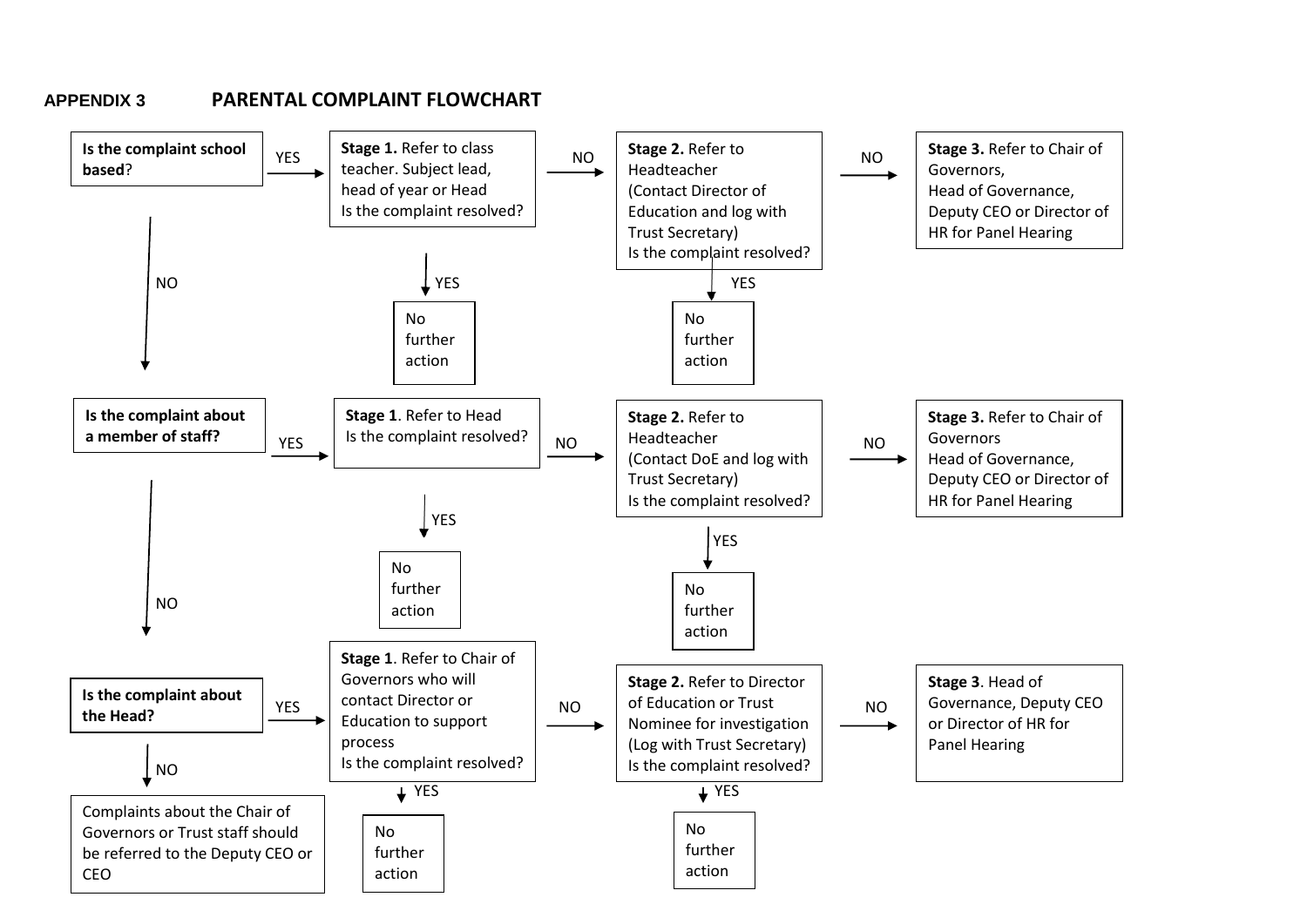#### **APPENDIX 4**

#### **Managing serial and unreasonable complaints:**

Unity Schools Partnership and our trust schools are committed to dealing with all complaints fairly and impartially, and to providing a high-quality service to those who complain. We will not normally limit the contact complainants have with our schools. However, we do not expect our staff to tolerate unacceptable behaviour and will take action to protect staff from that behaviour, including that which is abusive, offensive or threatening.

All trust schools define unreasonable behaviour as that which hinders our consideration of complaints because of the frequency or nature of the complainant's contact with the school, such as, if the complainant:

- refuses to articulate their complaint or specify the grounds of a complaint or the outcomes sought by raising the complaint, despite offers of assistance
- refuses to co-operate with the complaints investigation process
- refuses to accept that certain issues are not within the scope of the complaints procedure
- insists on the complaint being dealt with in ways which are incompatible with the complaints procedure or with good practice
- introduces trivial or irrelevant information which they expect to be taken into account and commented on
- raises large numbers of detailed but unimportant questions, and insists they are fully answered, often immediately and to their own timescales
- makes unjustified complaints about staff who are trying to deal with the issues, and seeks to have them replaced
- changes the basis of the complaint as the investigation proceeds
- repeatedly makes the same complaint (despite previous investigations or responses concluding that the complaint is groundless or has been addressed)
- refuses to accept the findings of the investigation into that complaint where the school's complaint procedure has been fully and properly implemented and completed including referral to the Department for Education
- seeks an unrealistic outcome
- makes excessive demands on school time by frequent, lengthy and complicated contact with staff regarding the complaint in person, in writing, by email and by telephone while the complaint is being dealt with
- uses threats to intimidate
- uses abusive, offensive or discriminatory language or violence
- knowingly provides falsified information
- publishes unacceptable information on social media or other public forums.

Complainants should try to limit their communication with the school that relates to their complaint, while the complaint is being progressed. It is not helpful if repeated correspondence is sent (either by letter, phone, email or text), as it could delay the outcome being reached.